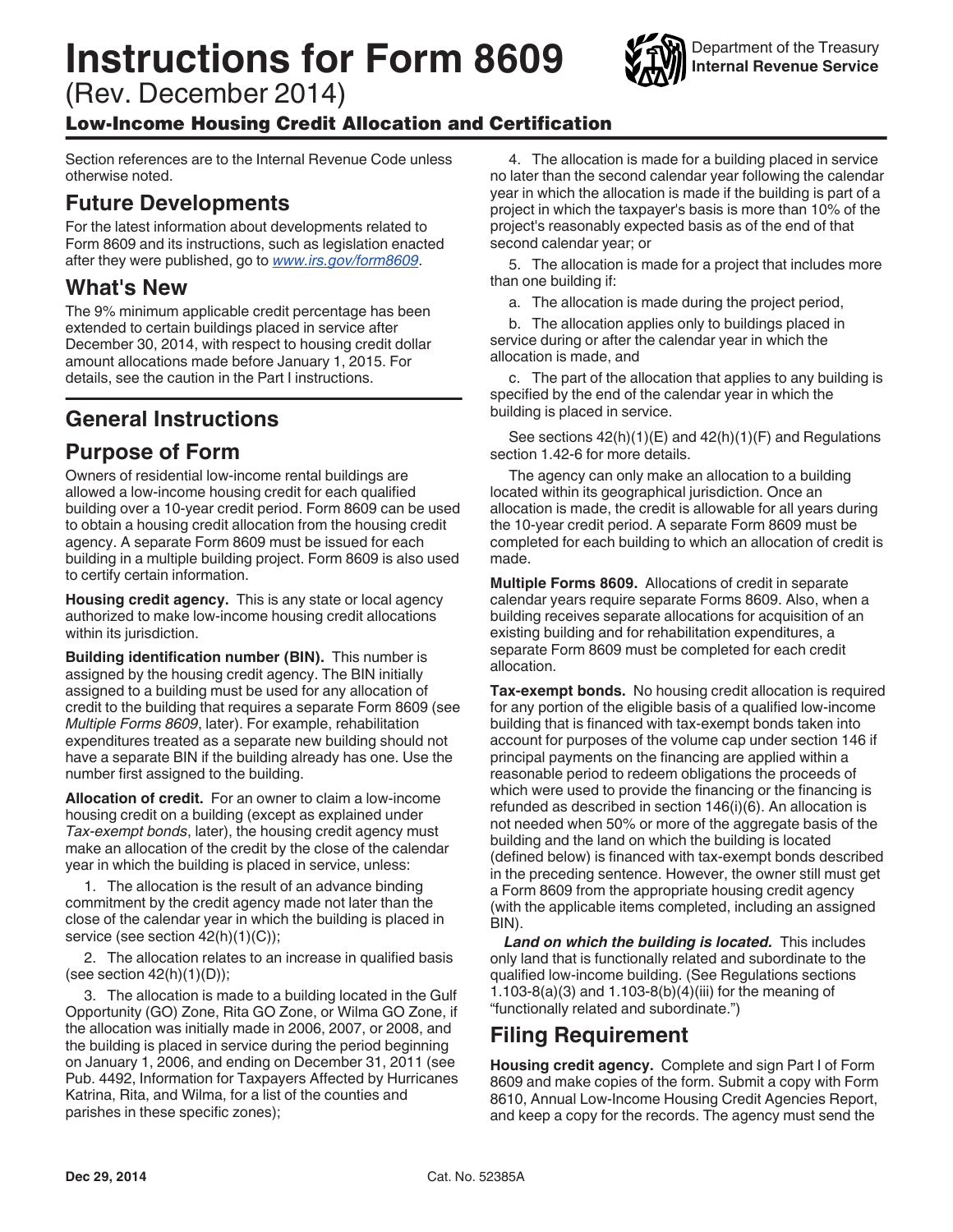original, signed Form 8609 (including instructions) to the building owner.

**Building owner.** You must make a one-time submission of Form 8609 to the Low-Income Housing Credit (LIHC) Unit at the IRS Philadelphia campus. After making a copy of the completed original Form 8609, file the original of the form with the unit no later than the due date (including extensions) of your first tax return with which you are filing Form 8609-A, Annual Statement for Low-Income Housing Credit.

*Where to file Form 8609.* Send the properly completed and signed form(s) to:

Department of the Treasury Internal Revenue Service Center Philadelphia, PA 19255-0549

**Note.** The housing credit agency may require you to submit a copy of Form 8609 with a completed Part II to the agency. You should contact the agency to obtain agency filing requirements.

Also, file Form 8609-A for each year of the 15-year compliance period. The credit is claimed on Form 8586, Low-Income Housing Credit. See the forms for filing instructions.

### **Building Owner's Recordkeeping**

Keep the following items in your records for three years after the due date (including extensions) of the owner's tax return for the tax year that includes the end of the 15-year compliance period.

A copy of the original Form 8609 received from the housing agency and all related Forms 8609-A (or predecessor Schedules A (Form 8609)), Forms 8586, and any Forms 8611, Recapture of Low-Income Housing Credit.

If the maximum applicable credit percentage allowable on line 2 reflects an election under section 42(b)(1)(ii), (or former section  $42(b)(2)(A)(ii)$ , for buildings placed in service before July 31, 2008), a copy of the election statement.

• If the binding agreement specifying the housing credit dollar amount is contained in a separate document, a copy of the binding agreement.

• If the housing credit dollar amount allocated on line 1b reflects an allocation made under section 42(h)(1)(E) or section  $42(h)(1)(F)$ , a copy of the allocation document.

## **Specific Instructions**

## **Part I—Allocation of Credit**

#### **Completed by Housing Credit Agency Only**

**Addition to qualified basis.** Check this box if an allocation relates to an increase in qualified basis under section 42(f) (3). Enter only the housing credit dollar amount for the increase. Do not include any portion of the original qualified basis when determining this amount.

**Amended form.** Check this box if this form amends a previously issued form. Complete all entries and explain the reason for the amended form. For example, if there is a change in the amount of initial allocation before the close of the calendar year, file an amended Form 8609 instead of the original form.

**Item A.** Identify the building for which this Form 8609 is issued when there are multiple buildings with the same address (e.g., BLDG. 6 of 8).

**Line 1a.** Generally, where Form 8609 is the allocating document, the date of the allocation is the date the Form 8609 is completed, signed, and dated by an authorized official of the housing credit agency during the year the building is placed in service.

However, if an allocation is made under section 42(h)(1) (E) or 42(h)(1)(F), the date of allocation is the date the authorized official of the housing credit agency completes, signs, and dates the section  $42(h)(1)(E)$  or  $42(h)(1)(F)$ document used to make the allocation. If no allocation is required (i.e., 50% or greater tax-exempt bond financed building), leave line 1a blank.

Line 1b. Enter the housing credit dollar amount allocated to the building for each year of the 10-year credit period. The amount should equal the percentage on line 2 multiplied by the amount on line 3a. The housing credit agency is required to allocate only the amount necessary to assure project feasibility. To accomplish this, the agency can, to the extent permitted by the Code and regulations, lower the percentage on line 2 and the amount on line 3a. See the instructions for these lines for the limits that apply. For tax-exempt bond projects for which no allocation is required, enter the housing credit dollar amount allowable under section 42(h)(4).

**Line 2.** The maximum applicable credit percentage allowable is determined in part by the date the building was placed in service. Follow the instructions pertaining to the date the building was placed in service.

*Buildings placed in service before July 31, 2008.*  Enter the maximum applicable credit percentage allowable to the building for the month the building was placed in service or, if applicable, for the month determined under former section 42(b)(2)(A)(ii). This percentage may be less than the applicable percentage published by the IRS.

If an election was made under former section 42(b)(2)(A) (ii) to use the applicable percentage for a month other than the month in which a building is placed in service, the requirements of Regulations section 1.42-8 must be met. The agency must keep a copy of the binding agreement. The applicable percentage is published monthly in the Internal Revenue Bulletin. For new buildings that are not federally subsidized under section 42(i)(2)(A), use the applicable percentage for the 70% present value credit. For new buildings that are federally subsidized, or existing buildings, use the applicable percentage for the 30% present value credit. See the instructions for line 6 for the definition of "federally subsidized," and the time period for which the definition applies. A taxpayer may elect under section 42(i)(2) (B) to reduce eligible basis by the principal amount of any outstanding below-market federal loan or the proceeds of any tax-exempt obligation in order to obtain the higher credit percentage.

For allocations to buildings for additions to qualified basis under section 42(f)(3), do not reduce the applicable percentage even though the building owner may only claim a credit based on two-thirds of the credit percentage allocated to the building.

**Buildings placed in service after July 30, 2008. Enter** the maximum applicable credit percentage allowable to the building for the month the building was placed in service or, if applicable, for the month determined under section 42(b)(1)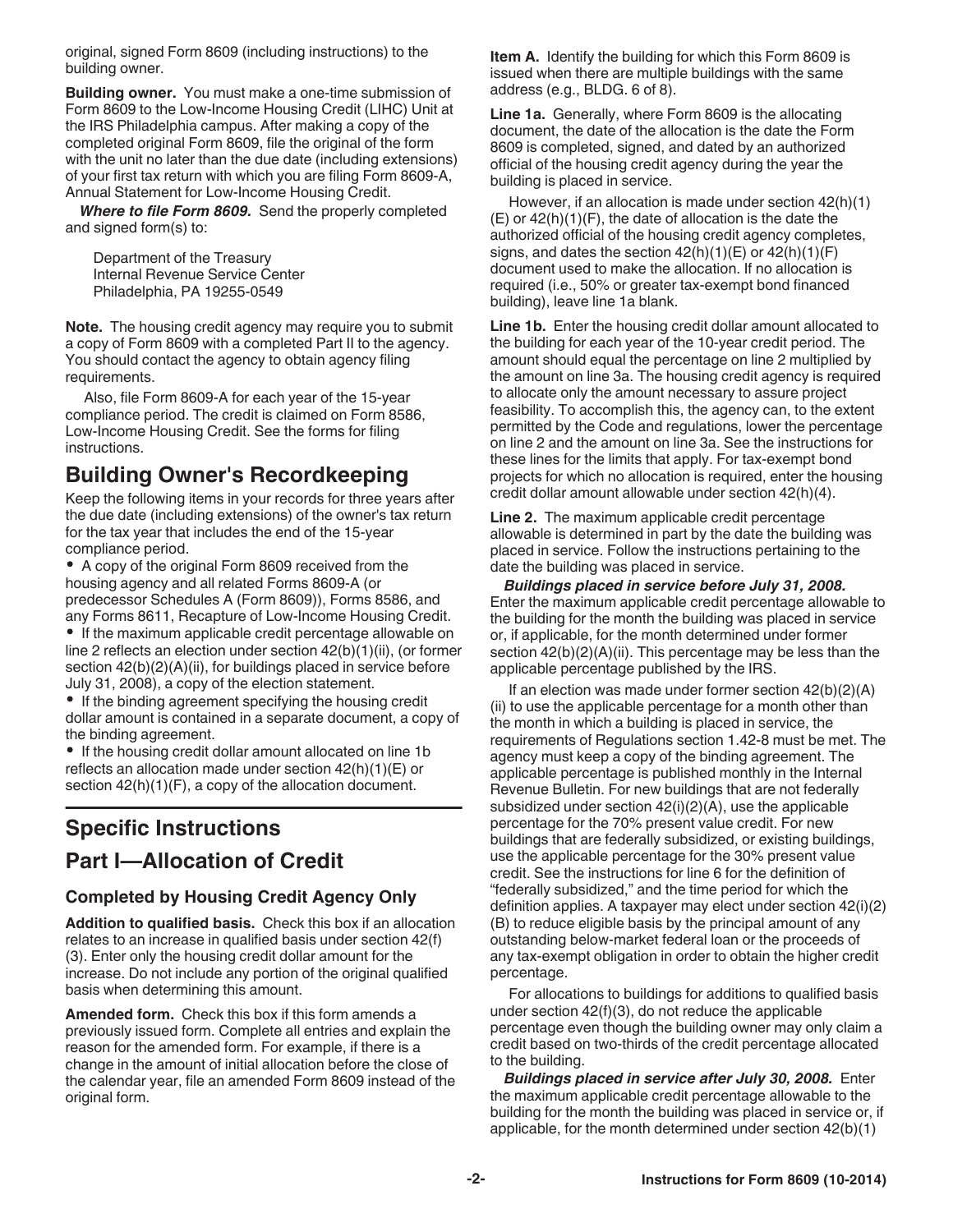(ii). This percentage may be less than the applicable percentage published by the IRS.

*A minimum applicable credit percentage of 9% is in effect for new non-federally subsidized buildings*  effect for new non-federally subsidized buildings<br>
placed in service after July 30, 2008, with respect to *housing credit dollar amount allocations made before January 1, 2015. The 9% minimum also applies to new non-federally subsidized buildings even if the taxpayer made an irrevocable election with respect to housing credit dollar amount allocations made before January 1, 2015 (under former section 42(b)(2)(A)(ii)). If this circumstance applies, do not enter less than 9% on line 2 with respect to housing credit dollar amount allocations made before January 1, 2015. See section 42(m) and Regulations section 1.42-8(a) (4).*

If an election was made under section  $42(b)(1)(ii)$  to use the applicable percentage for a month other than the month in which a building is placed in service, the requirements of Regulations section 1.42-8 must be met. The agency must keep a copy of the binding agreement. The applicable percentage is published monthly in the Internal Revenue Bulletin. For new buildings that are not federally subsidized under section  $42(i)(2)(A)$ , use the applicable percentage for the 70% present value credit, but do not enter less than 9% with respect to housing credit dollar amount allocations made before January 1, 2015, unless the housing credit agency determines that a lesser amount is necessary to assure project feasibility. For new buildings that are federally subsidized, or existing buildings, use the applicable percentage for the 30% present value credit. See the instructions for line 6 for the definition of "federally subsidized," and the time period for which the definition applies. A taxpayer may elect under section 42(i)(2)(B) to reduce eligible basis by the proceeds of any tax-exempt obligation in order to obtain the higher credit percentage.

For allocations to buildings for additions to qualified basis under section 42(f)(3), do not reduce the applicable percentage even though the building owner may only claim a credit based on two-thirds of the credit percentage allocated to the building.

**Line 3a.** Enter the maximum qualified basis of the building. In computing qualified basis, the housing credit agency should use only the amount of eligible basis necessary to result in a qualified basis which, when multiplied by the percentage on line 2, equals the credit amount on line 1b. However, the housing credit agency is not required to reduce maximum qualified basis and can lower the maximum applicable percentage on line 2. To figure this, multiply the eligible basis of the qualified low-income building by the smaller of:

The fractional amount of low-income units to all residential rental units (the "unit fraction") or

The fractional amount of floor space of the low-income units to the floor space of all residential rental units (the "floor space fraction").

Generally, the term "low-income unit" means any unit in a building if the unit is rent-restricted and the individuals occupying the unit meet the income limitation applicable to the project of which the building is a part. See section 42(g). Generally, a unit is not treated as a low-income unit unless it is suitable for occupancy and used other than on a transient basis. Section 42(i)(3) provides for certain exceptions (e.g., units that provide for transitional housing for the homeless

may qualify as low-income units). See sections 42(i)(3) and 42(c)(1)(E) for more information.

Except as explained in the instructions for line 3b below, the eligible basis for a new building is its adjusted basis as of the close of the first tax year of the credit period. For an existing building, the eligible basis is its acquisition cost plus capital improvements through the close of the first tax year of the credit period. See the instructions for line 3b and section 42(d) for other exceptions and details.

**Line 3b. Special rule to increase basis for buildings in certain high-cost areas.** If the building is located in a high-cost area (i.e., "qualified census tract," "difficult development area," Gulf Opportunity (GO) Zone, Rita GO Zone, or Wilma GO Zone), the eligible basis may be increased as follows.

For new buildings, the eligible basis may be up to 130% of such basis determined without this provision.

• For existing buildings, the rehabilitation expenditures under section 42(e) may be up to 130% of the expenditures determined without regard to this provision.

Enter the percentage to which eligible basis was increased. For example, if the eligible basis was increased to 120%, enter "120."

*Buildings placed in service after July 30, 2008.* For these buildings, the definition of a "difficult development area" has been expanded to include any building designated by the state credit agency in order to be financially feasible as part of a qualified low-income housing project.



*See section 42(d)(5)(B) (former section 42(d)(5)(C) for buildings placed in service before July 31, 2008) for definitions of a qualified census tract and a difficult development area, and for other details.*

**Gulf Opportunity (GO) Zone, Rita GO Zone, and Wilma GO Zone.** The housing credit agency may increase the eligible basis of buildings in these specific zones if the buildings were placed in service during the period beginning on January 1, 2006, and ending on December 31, 2010. For more information, see section 1400N(c)(3).

**Note.** Before increasing eligible basis, the eligible basis must be reduced by any federal subsidy which the taxpayer elects to exclude from eligible basis. For buildings placed in service before July 31, 2008, the eligible basis must also be reduced by any federal grant received. For buildings placed in service after July 30, 2008, the eligible basis cannot include any costs financed with federal grant proceeds.

**Line 4.** Enter the percentage of the aggregate basis of the building and land on which the building is located that is financed by certain tax-exempt bonds. If this amount is zero, enter -0-. Do not leave this line blank.

**Line 5.** The placed-in-service date for a residential rental building is the date the first unit in the building is ready and available for occupancy under state or local law. Rehabilitation expenditures treated as a separate new building under section 42(e) are placed in service at the close of any 24-month period over which the expenditures are aggregated, whether or not the building is occupied during the rehabilitation period.

**Note.** The placed-in-service date for an existing building is determined separately from the placed-in-service date of rehabilitation expenditures treated as a separate new building.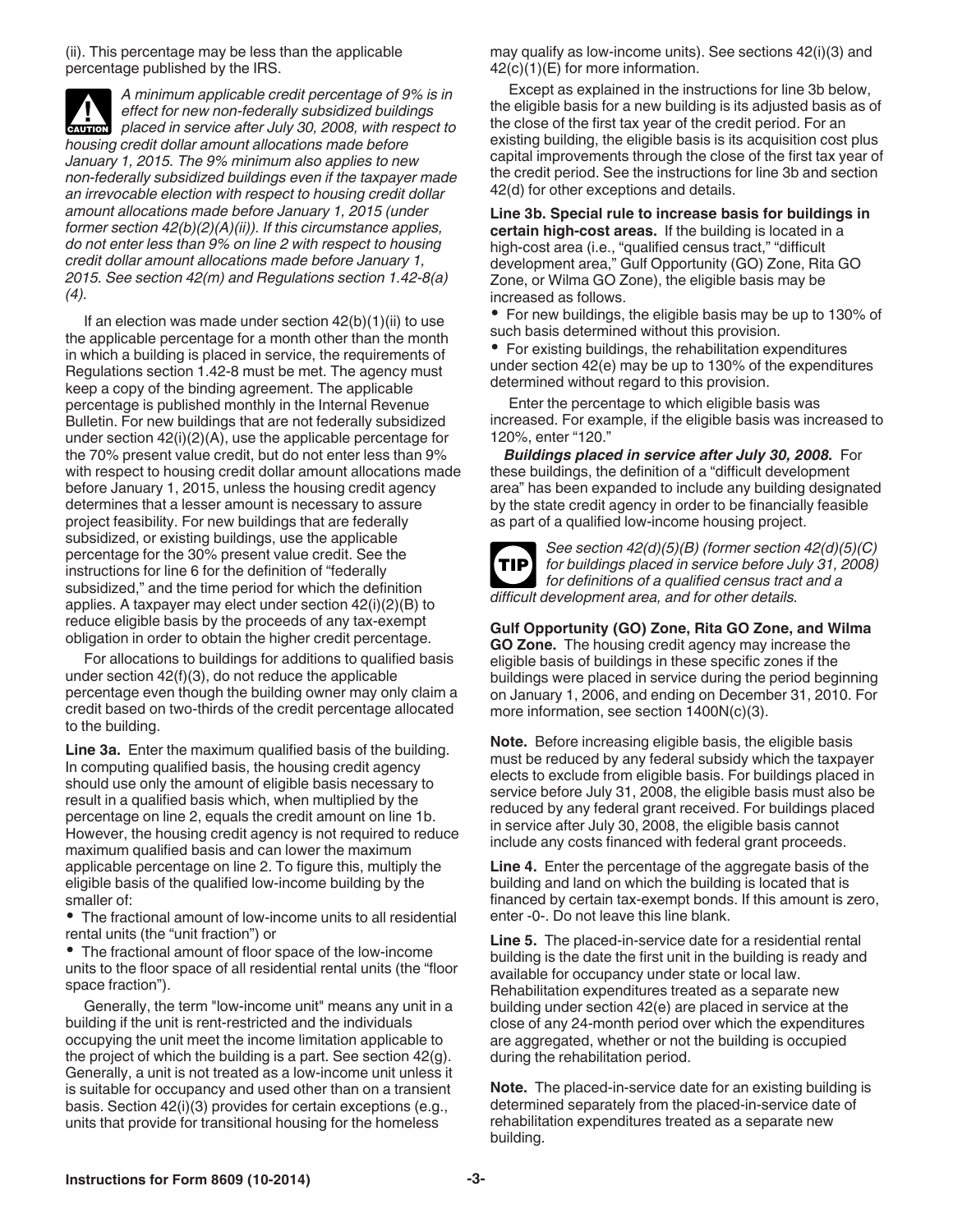**Line 6.** Not more than 90% of the state housing credit ceiling for any calendar year can be allocated to projects other than projects involving qualified nonprofit organizations. A qualified nonprofit organization must own an interest in the project (directly or through a partnership) and materially participate (within the meaning of section 469(h)) in the development and operation of the project throughout the compliance period. See section 42(h)(5) for more details.

Generally, no credit is allowable for acquisition of an existing building unless substantial rehabilitation is done. See sections 42(d)(2)(B)(iv) and 42(f)(5) that were in effect on the date the allocation was made. Do not issue Form 8609 for acquisition of an existing building unless substantial rehabilitation under section 42(e) is placed in service.

*Lines 6a and 6d for buildings placed in service before*  July 31, 2008. Generally, a building is treated as federally subsidized if at any time during the tax year or any prior tax year there is outstanding any tax-exempt bond financing or any below-market federal loan, the proceeds of which are used (directly or indirectly) for the building or its operation. If a building is federally subsidized, then box 6a or 6d must be checked regardless of whether the taxpayer has informed the housing credit agency that the taxpayer intends to make the election under section 42(i)(2)(B) to reduce eligible basis by the principal amount of any outstanding below-market federal loan or the proceeds of any tax-exempt obligation.

*Lines 6a and 6d for buildings placed in service after July 30, 2008.* A building is treated as federally subsidized if at any time during the tax year or prior tax year there is outstanding any tax-exempt bond financing, the proceeds of which are used (directly or indirectly) for the building or its operation. If a building is federally subsidized, then box 6a or 6d must be checked regardless of whether the taxpayer has informed the housing credit agency that the taxpayer intends to make the election under section  $42(i)(2)(B)$  to reduce eligible basis by the proceeds of any tax-exempt obligation.

### **Part II—First-Year Certification**

#### **Completed by Building Owner With Respect to the First Year of the Credit Period**

*By completing Part II, you are certifying the date the building is placed in service corresponds to the date*  **building is placed in service corresponds to the data on line 5. If the Form 8609 issued to you contains** *the wrong date or no date, obtain a new or amended Form 8609 from the housing credit agency.*

**Line 7.** Enter the eligible basis (in dollars) of the building. Eligible basis does not include the cost of land. Determine eligible basis at the close of the first year of the credit period (see sections  $42(f)(1)$ ,  $42(f)(5)$ , and  $42(g)(3)(B)(iii)$  for determining the start of the credit period).

For new buildings, the eligible basis is generally the cost of construction or rehabilitation expenditures incurred under section 42(e).

For existing buildings, the eligible basis is the cost of acquisition plus rehabilitation expenditures not treated as a separate new building under section 42(e) incurred by the close of the first year of the credit period.

If the housing credit agency has entered an increased percentage in Part I, line 3b, multiply the eligible basis by the increased percentage and enter the result.

Residential rental property may qualify for the credit even though part of the building in which the residential rental units are located is used for commercial use. Do not include the cost of the nonresident rental property. However, you may generally include the basis of common areas or tenant facilities, such as swimming pools or parking areas, provided there is no separate fee for the use of these facilities and they are made available on a comparable basis to all tenants in the project.

*Buildings placed in service before July 31, 2008.* You must reduce the eligible basis by the amount of any federal grant received. Also reduce the eligible basis by the entire basis allocable to non-low-income units that are above average quality standard of the low-income units in the building. You may, however, include a portion of the basis of these non-low-income units if the cost of any of these units does not exceed by more than 15% the average cost of all low-income units in the building, and you elect to exclude this excess cost from the eligible basis by checking the "Yes" box for line 9b. See section 42(d)(3).

You may elect to reduce the eligible basis by the principal amount of any outstanding below-market federal loan or the proceeds of any tax-exempt obligation to obtain a higher credit percentage. To make this election, check the "Yes" box in Part II, line 9a. Reduce the eligible basis by the principal amount of such loan or obligation proceeds before entering the amount on line 7. You must reduce the eligible basis by the principal amount of such loan or obligation proceeds, or any federal grant received, before multiplying the eligible basis by the increased percentage in Part I, line 3b.

*Buildings placed in service after July 30, 2008. The* eligible basis shall not include any costs paid by the proceeds of a federal grant. Also, reduce the eligible basis by the entire basis allocable to non-low-income units that are above average quality standard of the low-income units in the building. You may, however, include a portion of the basis of these non-low-income units if the cost of any of these units does not exceed by more than 15% the average cost of all low-income units in the building, and you elect to exclude this excess cost from the eligible basis by checking the "Yes" box for line 9b. See section 42(d)(3).

You may elect to reduce the eligible basis by the proceeds of any tax-exempt obligation to obtain a higher credit percentage. To make this election, check the "Yes" box in Part II, line 9a. Reduce the eligible basis by the obligation proceeds before entering the amount on line 7. You must reduce the eligible basis by such obligation proceeds before multiplying the eligible basis by the increased percentage in Part I, line 3b.

**Line 8a.** Multiply the eligible basis of the building shown on line 7 by the smaller of the unit fraction or the floor space fraction as of the close of the first year of the credit period and enter the result on line 8a. Low-income units are units occupied by qualifying tenants, while residential rental units are all units, whether or not occupied. See the instructions for Part I, line 3a.

**Line 8b.** Each building is considered a separate project under section 42(g)(3)(D) unless, before the close of the first calendar year in the project period (defined in section 42(h)  $(1)(F)(ii)$ , each building that is (or will be) part of a multiple building project is identified by attaching the statement described below.



*The minimum set-aside requirement (see the instructions for line 10c) is a project-based test.*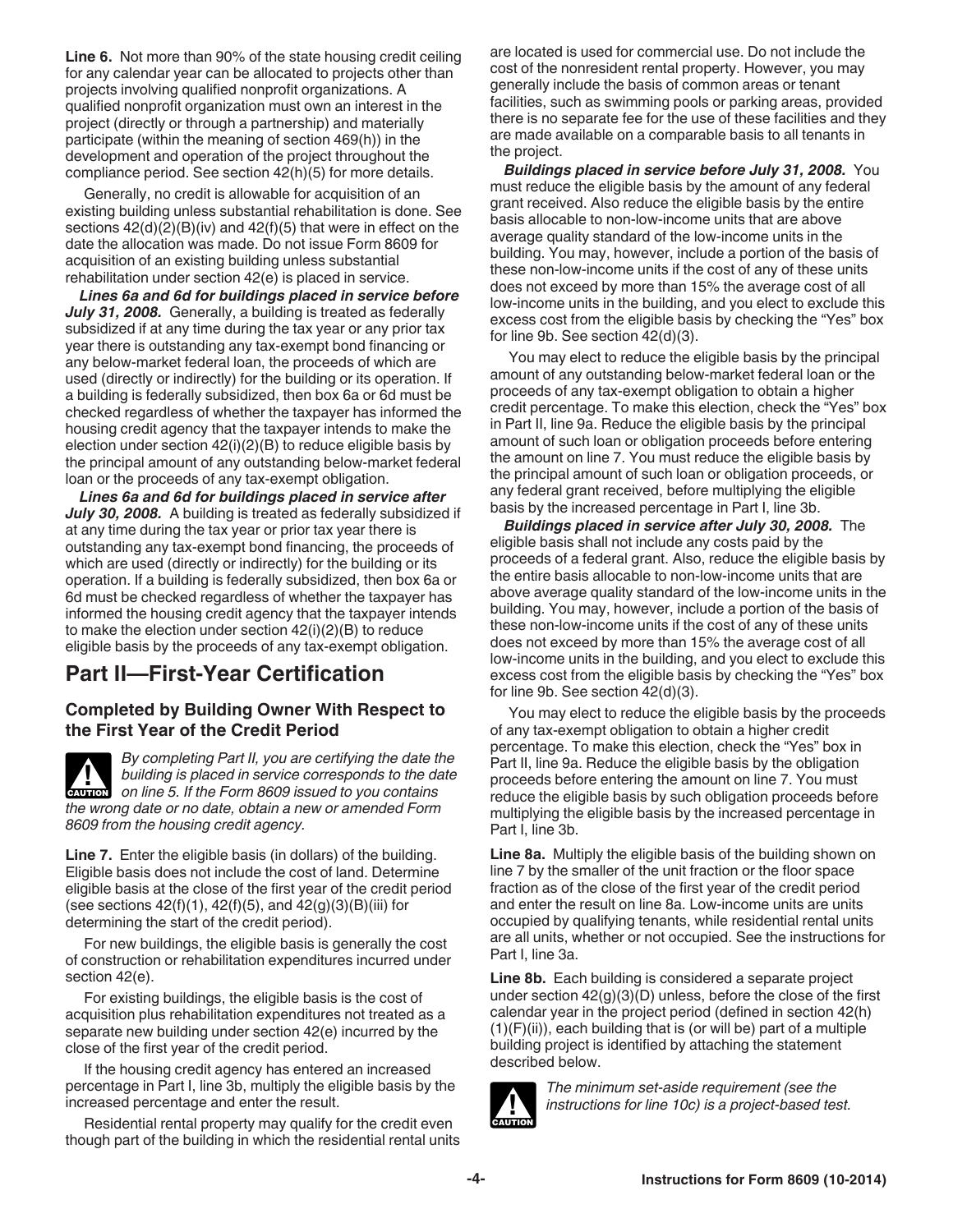The statement must be attached to this Form 8609 and include:

The name and address of the project and each building in the project,

- The BIN of each building in the project,
- The aggregate credit dollar amount for the project, and
- The credit allocated to each building in the project.

*Notwithstanding a checked "Yes" box on line 8b, failure to attach a statement providing the above required information will result in each building being information will result in each building being considered a separate project under section 42(g)(3)(D).*

Two or more qualified low-income buildings may be included in a multiple building project only if they:

Are located on the same tract of land (including contiguous parcels), unless all of the dwelling units in all of the buildings being aggregated in the multiple building project are rent restricted units (see section 42(g)(7));

- Are owned by the same person for federal tax purposes;
- Are financed under a common plan of financing; and
- Have similarly constructed housing units.

A qualified low-income building includes residential rental property that is an apartment building, a single-family dwelling, a town house, a row house, a duplex, or a condominium.

**Line 9a.** Follow the instructions that apply for the date the building was placed in service.

**Buildings placed in service before July 31, 2008.** You may elect to reduce the eligible basis by the principal amount of any outstanding below-market federal loan or the proceeds of any tax-exempt obligation and claim the 70% present value credit on the remaining eligible basis. However, if you make this election, you may not claim the 30% present value credit on the portion of the basis that was financed with the below-market federal loan or the tax-exempt obligation.

*Buildings placed in service after July 30, 2008.* You may elect to reduce the eligible basis by the proceeds of any tax-exempt obligation and claim the 70% present value credit on the remaining eligible basis. A minimum applicable percentage of 9% is in effect for new non-federally subsidized buildings placed in service after July 30, 2008, with respect to housing credit dollar amount allocations made before January 1, 2015, unless the housing credit agency determines a lesser amount is necessary to assure project feasibility. However, if you make this election, you may not claim the 30% present value credit on the portion of the basis that was financed with the tax-exempt obligation.

**Line 9b.** See the instructions for Part II, line 7, that apply for the date the building was placed in service.

**Line 10a.** You may elect to begin the credit period in the tax year after the building is placed in service. Once made, the election is irrevocable.

**Note.** Section 42(g)(3)(B)(iii) provides special rules for determining the start of the credit period for certain multiple building projects.

**Line 10b.** Partnerships with 35 or more partners are treated as the taxpayer for purposes of recapture unless an election is made not to treat the partnership as the taxpayer. Check the "Yes" box if you do not want the partnership to be treated as the taxpayer for purposes of recapture. Once made, the election is irrevocable.

**Line 10c.** You must meet the minimum set-aside requirements under section  $42<sub>(g)</sub>(1)$  for the project by electing one of the following tests.

**20-50 Test.** 20% or more of the residential units in the project must be both rent restricted and occupied by individuals whose income is 50% or less of the area median gross income or

**40-60 Test.** 40% or more of the residential units in the project must be both rent restricted and occupied by individuals whose income is 60% or less of the area median gross income.



*By electing the 20-50 test, the qualifying income limit for all low-income individuals in the project is*  **determined by reference to 50% of area median** *determined by reference to 50% of area median gross income.*

*Gulf Opportunity (GO) Zone.* For purposes of the 20-50 and 40-60 tests defined above, the "national non-metropolitan median gross income" will be substituted for the "area median gross income" for all property placed in service during 2006, 2007, or 2008 in a nonmetropolitan area in the Gulf Opportunity (GO) Zone.

Once made, the election is irrevocable.

**Note.** Owners of buildings in projects located in New York City may not use the 40-60 Test. Instead, they may use the **25-60 Test**. Under the 25-60 Test, 25% or more of the residential units in the project must be both rent restricted and occupied by individuals whose income is 60% or less of the area median gross income (see section 142(d)(6)).

Once made, the election is irrevocable.

*Rural projects.* For purposes of the 20-50, 40-60, and 25-60 tests, "national non-metropolitan median income" will be used for determining income if it exceeds "area median gross income," but only for determinations of income made after July 30, 2008, and buildings with an allocation of credit. See section 42(i)(8) for details.



*The minimum set-aside requirement must be met by the close of the first year of the credit period in order*  **h** the close of the first year of the credit period is to claim any credit for the first year or for any *subsequent years.*

**Line 10d.** The deep rent skewed 15-40 election is not an additional test for satisfying the minimum set-aside requirements of section  $42<sub>(g)</sub>(1)$ . The 15-40 test is an election that relates to the determination of a low-income tenant's income. Generally, a continuing resident's income may increase up to 140% of the applicable income limit (50% or less or 60% or less of the area median gross income (or, when applicable, national non-metropolitan median gross income or national non-metropolitan median income) under the minimum set-aside rules described earlier in Line 10c). When the deep rent skewed election is made, the income of a continuing resident may increase up to 170% of the applicable income limit. If this election is made, at least 15% of all low-income units in the project must be occupied at all times during the compliance period by tenants whose income is 40% or less of the area median gross income (or, when applicable, national non-metropolitan median gross income or national non-metropolitan median income). A deep rent skewed project itself must meet the requirements of section 142(d)(4)(B). Once made, the election is irrevocable.

**Privacy Act and Paperwork Reduction Act Notice.** We ask for the information on this form to carry out the Internal